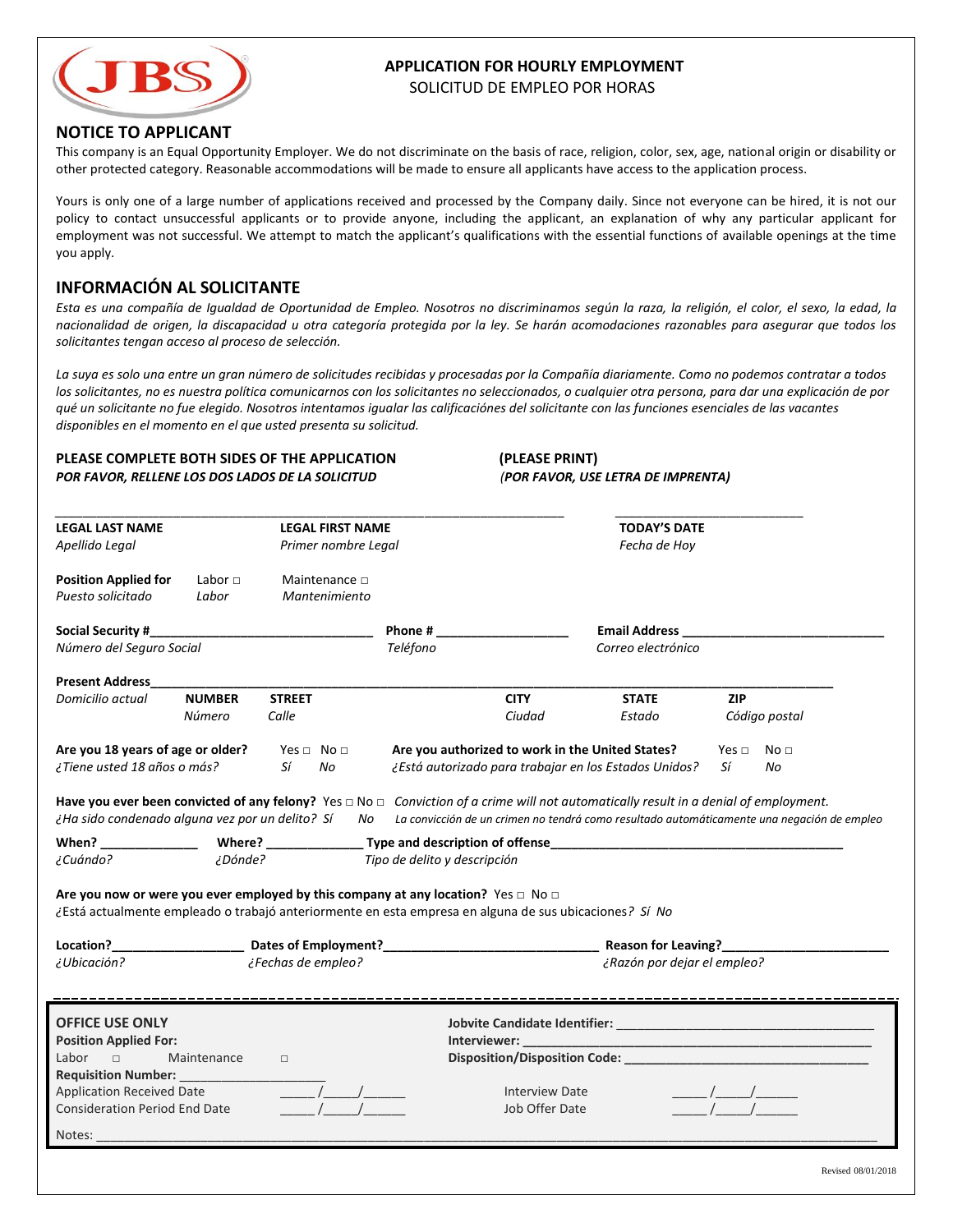### **WORK HISTORY** (LIST IN ORDER – PRESENT OR MOST RECENT EMPLOYER FIRST) *HISTORIAL DE TRABAJO (ESCRIBA EL TRABAJO MÁS RECIENTE PRIMERO)*

Complete this section even if you are submitting a résumé. Please include all work experience (formal, informal, full-time, part-time, temporary, etc.) for the past 10 years. Rellene esta sección aunque entregue un resumen. *Incluya toda la experiencia laboral (formal, informal, de tiempo completo, de medio tiempo, temporal, etc.) de los últimos 10 años.* 

|                    |                                                                                  | (jomma), important, ac tiempo completo, ac meaio tiempo, temporal, etc.) ac los altimos 10 anos.                                                                                                                               |                                                                                                                                                                                                                                |  |  |  |
|--------------------|----------------------------------------------------------------------------------|--------------------------------------------------------------------------------------------------------------------------------------------------------------------------------------------------------------------------------|--------------------------------------------------------------------------------------------------------------------------------------------------------------------------------------------------------------------------------|--|--|--|
| Month and Year     |                                                                                  | Present or Most Recent Employer                                                                                                                                                                                                | Supervisor                                                                                                                                                                                                                     |  |  |  |
| Mes y año          |                                                                                  | Empleo actual o más reciente                                                                                                                                                                                                   |                                                                                                                                                                                                                                |  |  |  |
| From/Start         | To/End                                                                           |                                                                                                                                                                                                                                |                                                                                                                                                                                                                                |  |  |  |
| Desde/Inicio       | Hasta/Fin                                                                        |                                                                                                                                                                                                                                |                                                                                                                                                                                                                                |  |  |  |
|                    |                                                                                  | Nombre                                                                                                                                                                                                                         | <b>Nombre</b>                                                                                                                                                                                                                  |  |  |  |
|                    |                                                                                  |                                                                                                                                                                                                                                |                                                                                                                                                                                                                                |  |  |  |
|                    |                                                                                  | Dirección                                                                                                                                                                                                                      | Título                                                                                                                                                                                                                         |  |  |  |
|                    |                                                                                  |                                                                                                                                                                                                                                |                                                                                                                                                                                                                                |  |  |  |
|                    |                                                                                  |                                                                                                                                                                                                                                | May We Contact? Yes □ No □                                                                                                                                                                                                     |  |  |  |
|                    |                                                                                  | Ciudad, Estado                                                                                                                                                                                                                 | ¿Podemos comunicarnos con este empleador? Sí No                                                                                                                                                                                |  |  |  |
|                    | Job Title and Summary of Duties<br>Título del trabajo y resumen de las funciones |                                                                                                                                                                                                                                |                                                                                                                                                                                                                                |  |  |  |
| Reason for Leaving |                                                                                  | Type of Work $\Box$<br>Pay $\Box$<br>Hours $\Box$                                                                                                                                                                              | Co-Workers □<br>Supervisor $\Box$<br>Absenteeism $\square$                                                                                                                                                                     |  |  |  |
|                    | Razón por la que dejó este empleo                                                | Tipo de Trabajo<br>Supervisor<br>Pago<br>Horas                                                                                                                                                                                 | Compañeros de Trabajo<br>Ausentismo                                                                                                                                                                                            |  |  |  |
|                    |                                                                                  | Poor Performance $\Box$                                                                                                                                                                                                        |                                                                                                                                                                                                                                |  |  |  |
|                    |                                                                                  | Rendimiento Deficiente<br>Otros                                                                                                                                                                                                |                                                                                                                                                                                                                                |  |  |  |
|                    |                                                                                  |                                                                                                                                                                                                                                |                                                                                                                                                                                                                                |  |  |  |
|                    | Month and Year                                                                   | Previous Employer                                                                                                                                                                                                              | Supervisor                                                                                                                                                                                                                     |  |  |  |
|                    | Mes y año                                                                        | <b>Empleador Anterior</b>                                                                                                                                                                                                      |                                                                                                                                                                                                                                |  |  |  |
|                    |                                                                                  |                                                                                                                                                                                                                                |                                                                                                                                                                                                                                |  |  |  |
| From/Start         | To/End                                                                           |                                                                                                                                                                                                                                |                                                                                                                                                                                                                                |  |  |  |
| Desde/Inicio       | Hasta/Fin                                                                        | Name and the contract of the contract of the contract of the contract of the contract of the contract of the contract of the contract of the contract of the contract of the contract of the contract of the contract of the c | Name and the state of the state of the state of the state of the state of the state of the state of the state of the state of the state of the state of the state of the state of the state of the state of the state of the s |  |  |  |
|                    |                                                                                  | <b>Nombre</b>                                                                                                                                                                                                                  | <b>Nombre</b>                                                                                                                                                                                                                  |  |  |  |
|                    |                                                                                  |                                                                                                                                                                                                                                |                                                                                                                                                                                                                                |  |  |  |
|                    |                                                                                  | Dirección                                                                                                                                                                                                                      | Título                                                                                                                                                                                                                         |  |  |  |
|                    |                                                                                  | City, State City, State                                                                                                                                                                                                        |                                                                                                                                                                                                                                |  |  |  |
|                    |                                                                                  | Ciudad, Estado                                                                                                                                                                                                                 | May We Contact? Yes □ No □                                                                                                                                                                                                     |  |  |  |
|                    |                                                                                  |                                                                                                                                                                                                                                | ¿Podemos comunicarnos con este empleador? Sí No                                                                                                                                                                                |  |  |  |
|                    | Job Title and Summary of Duties<br>Título del trabajo y resumen de las funciones |                                                                                                                                                                                                                                |                                                                                                                                                                                                                                |  |  |  |
| Reason for Leaving |                                                                                  | Type of Work $\Box$<br>Hours $\Box$<br>Pay $\Box$<br>Supervisor                                                                                                                                                                | Co-Workers □<br>Supervisor $\Box$<br>Absenteeism $\Box$                                                                                                                                                                        |  |  |  |
|                    | Razón por la que dejó este empleo                                                | Pago<br>Horas<br>Tipo de Trabajo                                                                                                                                                                                               | Compañeros de Trabajo<br>Ausentismo                                                                                                                                                                                            |  |  |  |
|                    |                                                                                  | Poor Performance $\Box$                                                                                                                                                                                                        | Other $\Box$                                                                                                                                                                                                                   |  |  |  |
|                    |                                                                                  | Rendimiento Deficiente<br>Otros                                                                                                                                                                                                |                                                                                                                                                                                                                                |  |  |  |
|                    |                                                                                  |                                                                                                                                                                                                                                |                                                                                                                                                                                                                                |  |  |  |
|                    | Month and Year                                                                   | Previous Employer                                                                                                                                                                                                              | Supervisor                                                                                                                                                                                                                     |  |  |  |
|                    | Mes y año                                                                        | <b>Empleador Anterior</b>                                                                                                                                                                                                      |                                                                                                                                                                                                                                |  |  |  |
| From/Start         | To/End                                                                           |                                                                                                                                                                                                                                |                                                                                                                                                                                                                                |  |  |  |
| Desde/Inicio       | Hasta/Fin                                                                        |                                                                                                                                                                                                                                | Name and the contract of the contract of the contract of the contract of the contract of the contract of the contract of the contract of the contract of the contract of the contract of the contract of the contract of the c |  |  |  |
|                    |                                                                                  | <b>Nombre</b>                                                                                                                                                                                                                  | <b>Nombre</b>                                                                                                                                                                                                                  |  |  |  |
|                    |                                                                                  |                                                                                                                                                                                                                                |                                                                                                                                                                                                                                |  |  |  |
|                    |                                                                                  | Dirección                                                                                                                                                                                                                      | Título                                                                                                                                                                                                                         |  |  |  |
|                    |                                                                                  |                                                                                                                                                                                                                                |                                                                                                                                                                                                                                |  |  |  |
|                    |                                                                                  |                                                                                                                                                                                                                                | May We Contact? Yes □ No □                                                                                                                                                                                                     |  |  |  |
|                    |                                                                                  | Ciudad, Estado                                                                                                                                                                                                                 | ¿Podemos comunicarnos con este empleador? Sí No                                                                                                                                                                                |  |  |  |
|                    | Job Title and Summary of Duties                                                  |                                                                                                                                                                                                                                |                                                                                                                                                                                                                                |  |  |  |
|                    | Título del trabajo y resumen de las funciones                                    |                                                                                                                                                                                                                                |                                                                                                                                                                                                                                |  |  |  |
| Reason for Leaving |                                                                                  | Type of Work $\Box$<br>Pay $\Box$<br>Hours $\Box$                                                                                                                                                                              | Supervisor $\Box$<br>Co-Workers □<br>Absenteeism $\Box$                                                                                                                                                                        |  |  |  |
|                    | Razón por la que dejó este empleo                                                | Tipo de Trabajo<br>Supervisor<br>Pago<br>Horas                                                                                                                                                                                 | Compañeros de Trabajo<br>Ausentismo                                                                                                                                                                                            |  |  |  |
|                    |                                                                                  |                                                                                                                                                                                                                                |                                                                                                                                                                                                                                |  |  |  |
|                    |                                                                                  | Poor Performance $\Box$                                                                                                                                                                                                        | Other $\Box$                                                                                                                                                                                                                   |  |  |  |
|                    |                                                                                  | Rendimiento Deficiente<br>Otros                                                                                                                                                                                                |                                                                                                                                                                                                                                |  |  |  |
|                    |                                                                                  |                                                                                                                                                                                                                                |                                                                                                                                                                                                                                |  |  |  |
|                    |                                                                                  |                                                                                                                                                                                                                                | Revised 08/01/2018                                                                                                                                                                                                             |  |  |  |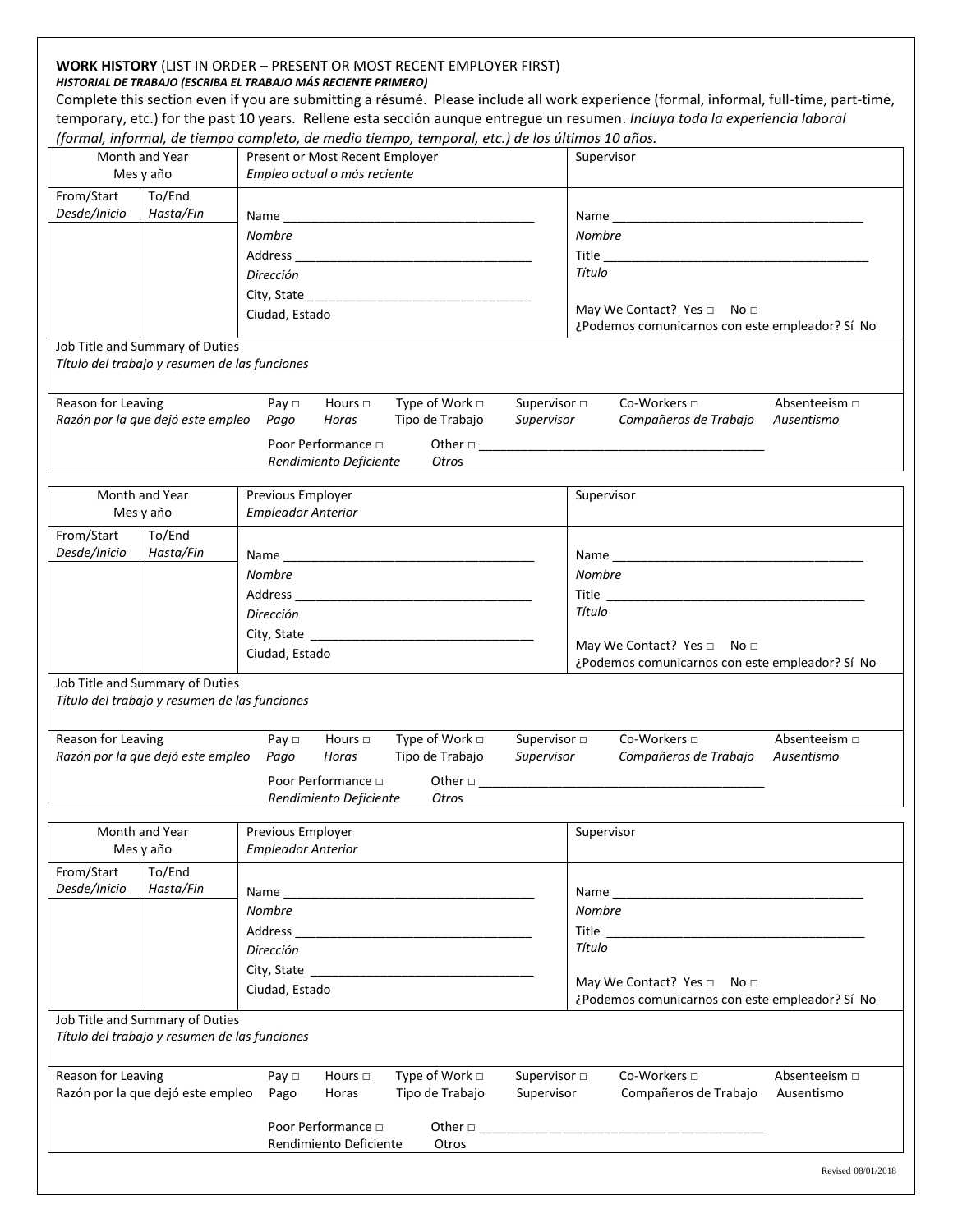| <b>EDUCATIONAL BACKGROUND</b> (Please complete all sections that apply.)<br><b>FORMACIÓN</b> (Por favor, rellene las secciones pertinentes.)                                                                                                              |                                                                                                                    |                       |                                                                                                          |                          |                                                              |                                                     |                                                                                   |                       |
|-----------------------------------------------------------------------------------------------------------------------------------------------------------------------------------------------------------------------------------------------------------|--------------------------------------------------------------------------------------------------------------------|-----------------------|----------------------------------------------------------------------------------------------------------|--------------------------|--------------------------------------------------------------|-----------------------------------------------------|-----------------------------------------------------------------------------------|-----------------------|
| TYPE OF SCHOOL<br><b>ESCUELA</b>                                                                                                                                                                                                                          | NAME, CITY AND STATE OF SCHOOL<br>NOMBRE, CUIDAD Y ESTADO DE LA ESCUELA                                            |                       |                                                                                                          |                          | <b>COURSE OR MAJOR</b><br><b>CURSOS O</b><br>ESPECIALIZACIÓN | <b>GRADUATED</b><br>¿SE GRADUÓ?                     |                                                                                   |                       |
| Grade School/Middle School<br>Primaria / Secundaria                                                                                                                                                                                                       |                                                                                                                    |                       |                                                                                                          |                          |                                                              |                                                     | No <sub>1</sub><br>Yes $\Box$<br>Sí<br>No                                         |                       |
| <b>GED</b>                                                                                                                                                                                                                                                |                                                                                                                    |                       |                                                                                                          |                          |                                                              |                                                     | No <sub>1</sub><br>Yes $\Box$<br>Sí<br>No                                         |                       |
| <b>High School</b><br>Preparatoria                                                                                                                                                                                                                        |                                                                                                                    |                       |                                                                                                          |                          |                                                              |                                                     | Yes $\Box$<br>No <sub>1</sub><br>Sí<br>No                                         |                       |
| College<br>Universidad                                                                                                                                                                                                                                    | Overall GPA:<br>Promedio total de calificaciones                                                                   |                       |                                                                                                          |                          |                                                              |                                                     | No <sub>1</sub><br>Yes $\Box$<br>Sí<br>No<br>Type of Degree:<br>Carrera que cursó |                       |
| <b>Business or Trade</b><br>Formación Profesional u Oficio                                                                                                                                                                                                |                                                                                                                    |                       |                                                                                                          |                          |                                                              |                                                     | Yes $\Box$<br>No <sub>1</sub><br>Sí<br>No                                         |                       |
| ¿Ha sido usted despedido o le han pedido que renuncie de algún trabajo?<br>EXPLAIN<br>Explique<br>Are you available to work the following?<br>¿Está usted disponible para trabajar en cualquier turno (día o noche)?                                      |                                                                                                                    |                       | Sí                                                                                                       |                          | No                                                           |                                                     |                                                                                   |                       |
| Days?<br>Yes $\Box$<br>No <sub>1</sub><br>Sí<br>Día<br>No                                                                                                                                                                                                 | Evenings?<br>Yes $\Box$<br>Tardes<br>Sí                                                                            | No <sub>1</sub><br>No | Nights?<br>Noche                                                                                         | Yes $\Box$<br>Sí         | No <sub>1</sub><br>No                                        | Weekends?<br>Fines de semana                        | Yes $\Box$<br>Sí                                                                  | No <sub>1</sub><br>No |
| How did you hear about this job?<br>¿Cómo supo de este trabajo?<br>Empleado Actual<br>Nombre<br>Billboard $\Box$<br>Newspaper Ad □<br>Anuncio en Periódico<br>Valla Publicitaria<br>Workforce/Employment Center $\Box$<br>Fuerza Laboral/Centro de Empleo | Radio Ad □<br>Anuncio por Radio<br>Campus/University Career Fair $\Box$<br>Feria de Carreras en Campus/Universidad |                       | I have worked here before $\Box$<br>He trabajado aquí antes<br>Internet Search o<br>Búsqueda en Internet | Other $\square$<br>Otros | Social Media $\Box$<br><b>Redes Sociales</b>                 | Company Website $\Box$<br>Página Web de la Compañía | Job/Career Fair $\Box$<br>Feria de Trabajos/Carreras                              |                       |
|                                                                                                                                                                                                                                                           |                                                                                                                    |                       |                                                                                                          |                          |                                                              |                                                     |                                                                                   |                       |
|                                                                                                                                                                                                                                                           |                                                                                                                    |                       |                                                                                                          |                          |                                                              |                                                     |                                                                                   |                       |